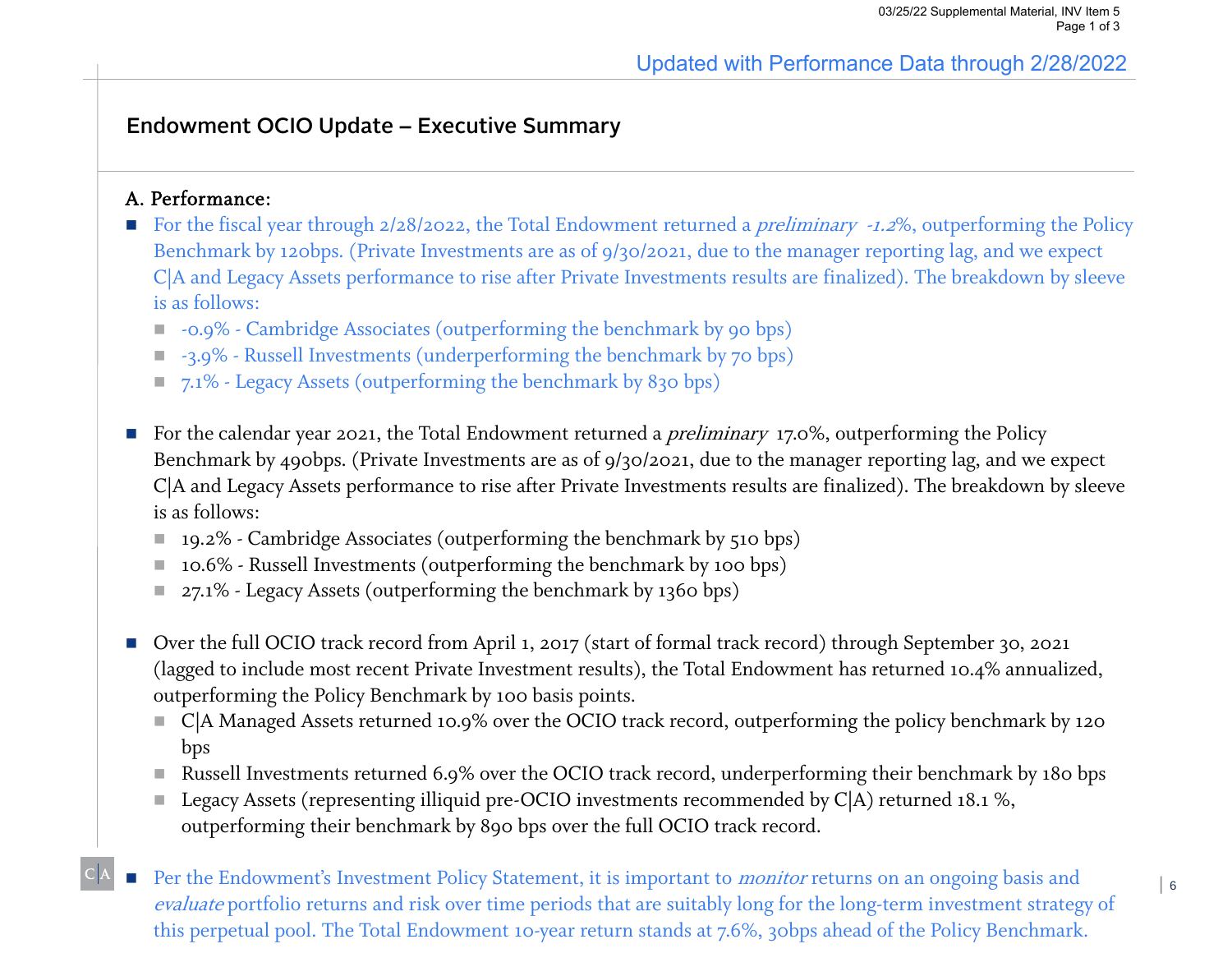## Updated with Performance Data through 2/28/2022

## 2/28/2022 Performance

|                                           | <b>INCEPTION</b> | <b>CURRENT</b>      | <b>MONTH</b>   | <b>CALENDAR</b><br><b>YEAR</b> | <b>FISCAL</b><br><b>YEAR</b> | ANNUALIZED<br><b>TRAILING</b> | ANNUALIZED<br><b>SINCE</b> | ANNUALIZED<br><b>SINCE</b> |
|-------------------------------------------|------------------|---------------------|----------------|--------------------------------|------------------------------|-------------------------------|----------------------------|----------------------------|
| Returns (%)                               | DATE             | <b>MARKET VALUE</b> | <b>TO DATE</b> | <b>TO DATE</b>                 | TO DATE JUN                  | <b>10 YEARS</b>               | 03/31/17                   | <b>INCEPTION</b>           |
| Total Endowment*                          | 6/30/1984        | \$317,757,933       | $-1.4$         | $-4.7$                         | $-1.2$                       | 7.6                           | 9.1                        | 9.8                        |
| Policy Benchmark <sup>2</sup>             | 6/30/1984        |                     | $-1.4$         | $-4.2$                         | $-2.4$                       | 7.3                           | 8.0                        | 9.6                        |
| Total Non-C A OCIO Assets*                | 11/15/1998       | \$64,441,043        | $-0.3$         | $-0.8$                         | 1.4                          | 9.7                           | 9.3                        | 11.0                       |
| Total Russell Managed Assets*12           | 1/31/2017        | \$10,563,899        | $-1.5$         | $-4.2$                         | $-3.9$                       | $\cdots$                      | 5.7                        | 6.0                        |
| Russell Normalized Benchmark <sup>2</sup> | 1/31/2017        |                     | $-1.5$         | $-4.2$                         | $-3.1$                       | $\cdots$                      | 7.4                        | 7.8                        |
| Value Add                                 |                  |                     | 0.0            | 0.0                            | $-0.7$                       | $- - -$                       | $-1.7$                     | $-1.8$                     |
| Total Legacy Assets*13                    | 11/15/1998       | \$53,877,144        | 0.0            | 0.0                            | 7.1                          | 14.1                          | 18.3                       | 12.9                       |
| Legacy Benchmark <sup>2</sup>             | 11/30/1998       |                     | 0.0            | 0.0                            | $-1.2$                       | $\cdots$                      | 8.8                        | ---                        |
| Value Add                                 |                  |                     | 0.0            | 0.0                            | 8.3                          | $- - -$                       | 9.4                        | $---$                      |
| Other Legacy Assets*                      | 11/30/2012       | \$8,870,300         | 0.0            | 0.0                            | 0.4                          | ---                           | 0.0                        | 2.8                        |
| First American Treas. MM - PI Legacy      | 2/03/2017        | \$8,721,115         | 0.0            | 0.0                            | 0.0                          | ---                           | 0.9                        | 0.9                        |
| Farallon Capital Sidepocket*14            | 12/31/2012       | \$149,185           | 0.0            | $-0.4$                         | 17.8                         | ---                           | 3.2                        | 4.5                        |
| Legacy Private Growth*1                   | 11/15/1998       | \$37,277,615        | $\cdots$       | $\cdots$                       | $\cdots$                     | $\cdots$                      | $\cdots$                   | ---                        |
| Legacy Private Natural Resources*1        | 11/15/1998       | \$7,729,229         | $\cdots$       | ---                            | $\cdots$                     | ---                           | $\cdots$                   | ---                        |
| Total C A Managed Assets Net of Fees*     | 11/30/2016       | \$253,316,890       | $-1.7$         | $-5.8$                         | $-0.9$                       | $- - -$                       | 9.4                        | 10.2                       |
| C A Normalized Benchmark <sup>2</sup>     | 11/30/2016       |                     | $-1.7$         | $-5.1$                         | $-1.8$                       | $- - -$                       | 8.2                        | $\frac{1}{2}$              |
| Value Add                                 |                  |                     | 0.0            | $-0.7$                         | 0.9                          | ---                           | 1.2                        | $***$                      |

Rows marked with "\*" contain preliminary data.

 $^{\rm 1}$  Performance and market values are as of 9/30/21, all adjusted with cash flows through the current period.

 $^2$  For Benchmark details, please refer to the Custom Benchmark Compositions exhibit.

<sup>12</sup> Market value and performance is preliminary.

 $C|A$ 

 $^{13}$  Legacy benchmark lag date has been adjusted to align with Private Investment data as of 06/30/21.

 $^{14}$  Farallon Capital fully redeemed on 12/31/12. Market value represents illiquid Special Situations Account.